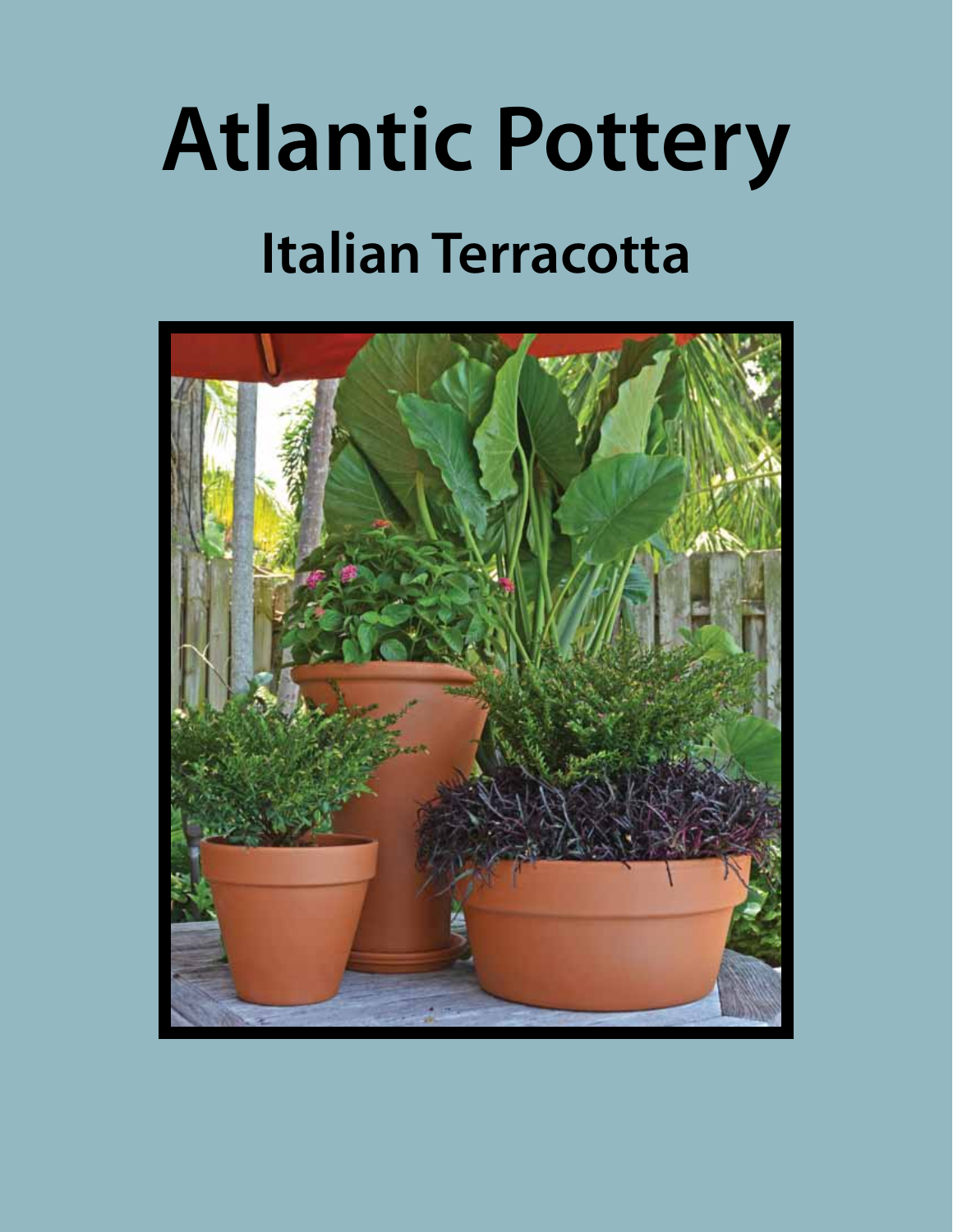Established in 1997, Atlantic Pottery has become a leading distributor of quality containers from around the world. Through dedication to detail, Atlantic Pottery has set itself apart by providing:

### **Superior Quality Pottery**

Italian terracotta is the finest in the world. Terracotta is 100% natural. It has been used for hundreds of years and remains popular today because of its incredible durability, permeability and classic design. With timehonored traditions and a wide range of styles, sizes and shapes, Italian terracotta instantly adds a natural element to any setting.

### **Exceptional Customer Service**

We are committed to providing our customers with the best pottery buying experience possible. We take the time to build relationships with our customers. Every order is handled with the care and thoroughness you deserve.





#### **Availability and Care**

We receive pottery shipments regularly in order to maintain adequate stock. Atlantic Pottery can meet your immediate needs or work with you on advanced custom orders. All orders pass through quality controls and are handled with extraordinary care before being delivered to you in a timely fashion.

Take a moment to look through our terracotta catalog. We welcome the opportunity to provide you with pottery and service of distinction.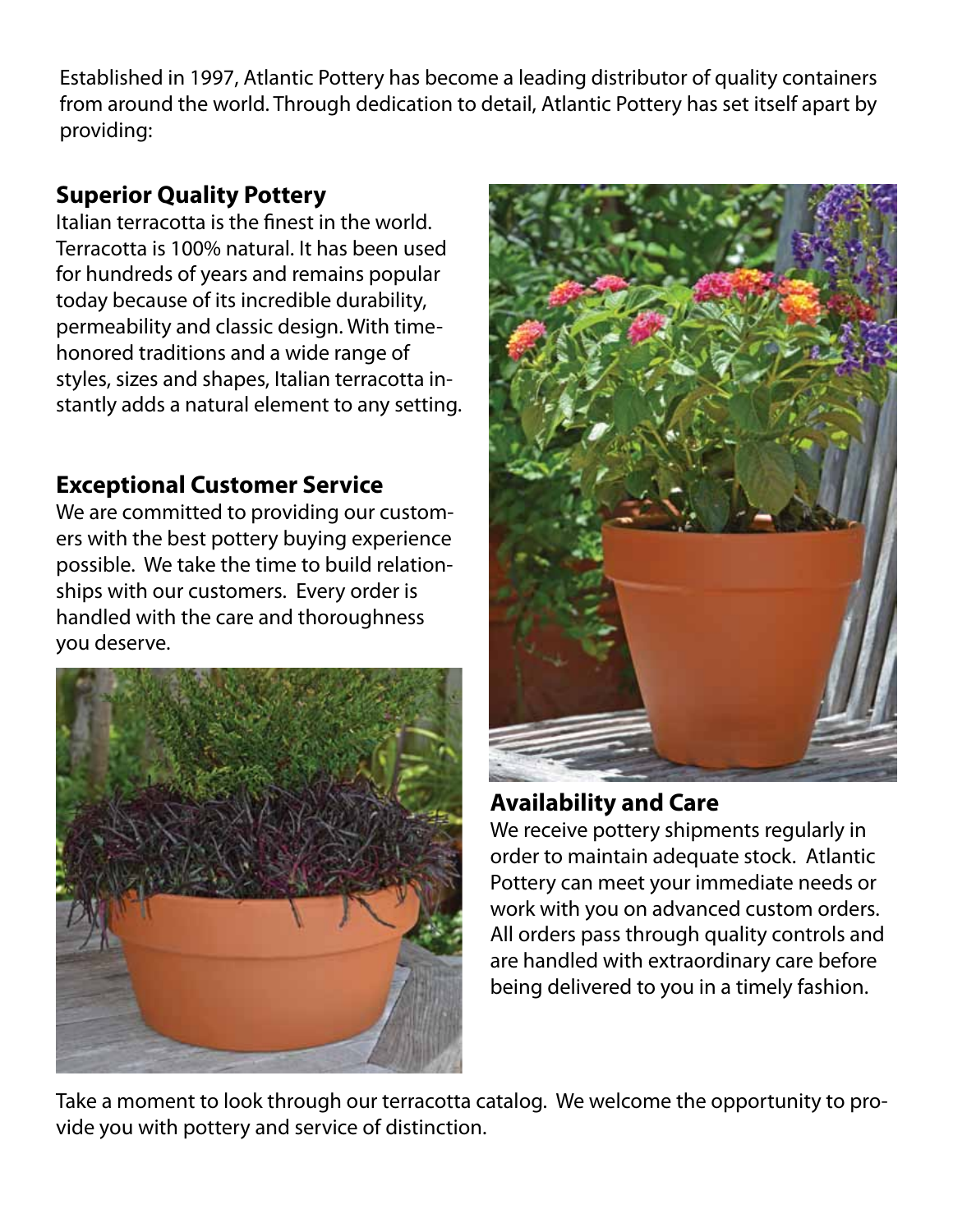

| Series 01                       | <b>Standard Pot</b>               |               |                            |
|---------------------------------|-----------------------------------|---------------|----------------------------|
| <b>Product</b><br><b>Number</b> | <b>Outside</b><br><b>Diameter</b> | <b>Height</b> | <b>Suggested</b><br>Saucer |
| 01090                           | 3.50                              | 3.50          | N/A                        |
| 01110                           | 4.50                              | 4.00          | 87111                      |
| 01130                           | 5.25                              | 4.50          | 87111                      |
| 01150                           | 6.00                              | 5.25          | 87131                      |
| 01170                           | 6.75                              | 6.00          | 87151                      |
| 01190                           | 7.75                              | 6.75          | 87171                      |
| 01210                           | 8.25                              | 7.25          | 87171                      |
| 01230                           | 9.00                              | 8.00          | 87191                      |
| 01270                           | 10.50                             | 9.25          | 87211                      |
| 01310                           | 12.50                             | 10.75         | 87251                      |
| 01350                           | 14.00                             | 11.75         | 87291                      |
| 01390                           | 15.25                             | 13.50         | 87311                      |
| 01460                           | 18.50                             | 14.75         | 87411                      |
| 01530                           | 20.25                             | 18.00         | 87461                      |
|                                 |                                   |               |                            |



#### **Series 02 Azalea Pot**

| Product<br><b>Number</b> | <b>Outside</b><br>Diameter | <b>Height</b> | <b>Suggested</b><br>Saucer |
|--------------------------|----------------------------|---------------|----------------------------|
| 02110                    | 4.25                       | 3.25          | 87111                      |
| 02130                    | 5.25                       | 3.75          | 87131                      |
| 02150                    | 6.00                       | 4.00          | 87151                      |
| 02170                    | 6.75                       | 4.75          | 87151                      |
| 02190                    | 7.50                       | 5.50          | 87171                      |
| 02210                    | 8.25                       | 6.00          | 87191                      |
| 02230                    | 9.25                       | 6.50          | 87211                      |
| 02270                    | 10.75                      | 7.25          | 87251                      |
| 02310                    | 12.50                      | 8.00          | 87291                      |
| 02370                    | 14.75                      | 10.00         | 87311                      |
| 02430                    | 17.25                      | 10.00         | 87411                      |









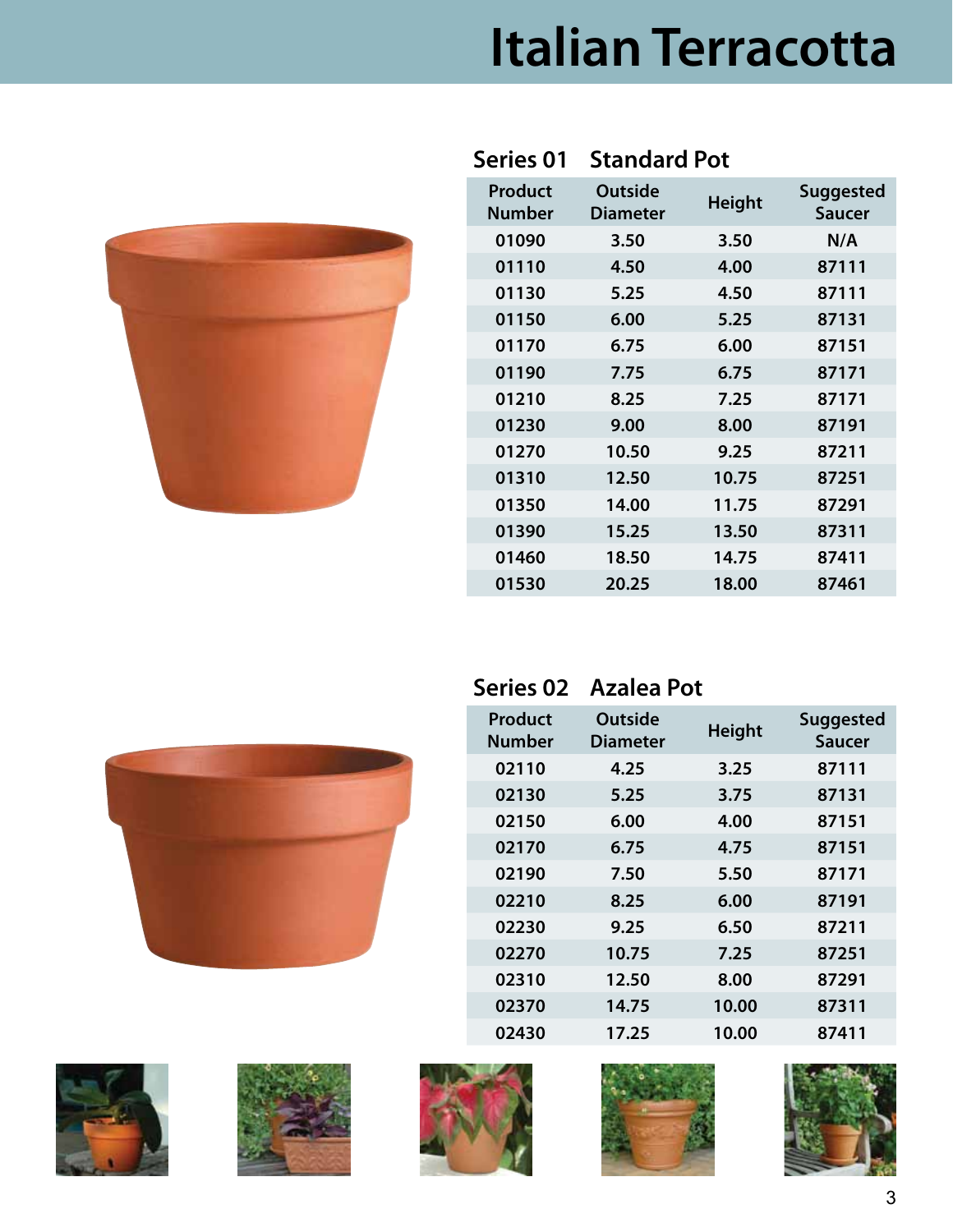

|                                 | Series 4K Cylinder Vaso           |               |                                   |
|---------------------------------|-----------------------------------|---------------|-----------------------------------|
| <b>Product</b><br><b>Number</b> | <b>Outside</b><br><b>Diameter</b> | <b>Height</b> | <b>Suggested</b><br><b>Saucer</b> |
| 4K160                           | 6.25                              | 5.50          | 87171                             |
| 4K200                           | 8.00                              | 6.75          | 87211                             |
| 4K250                           | 9.75                              | 8.25          | 87251                             |



#### **Series 36 Tom Pot**

| <b>Product</b><br><b>Number</b> | <b>Outside</b><br><b>Diameter</b> | <b>Height</b> | <b>Suggested</b><br><b>Saucer</b> |
|---------------------------------|-----------------------------------|---------------|-----------------------------------|
| 36150                           | 4.25                              | 6.00          | 87111                             |
| 36200                           | 6.25                              | 8.00          | 87151                             |
| 36250                           | 8.00                              | 10.00         | 87171                             |



#### **Series 51 Trumpet Pot**

| <b>Product</b><br><b>Number</b> | <b>Outside</b><br><b>Diameter</b> | <b>Height</b> | <b>Suggested</b><br><b>Saucer</b> |
|---------------------------------|-----------------------------------|---------------|-----------------------------------|
| 51390                           | 11.75                             | 15.50         | 87191                             |
| 51470                           | 14.75                             | 19.00         | 87231                             |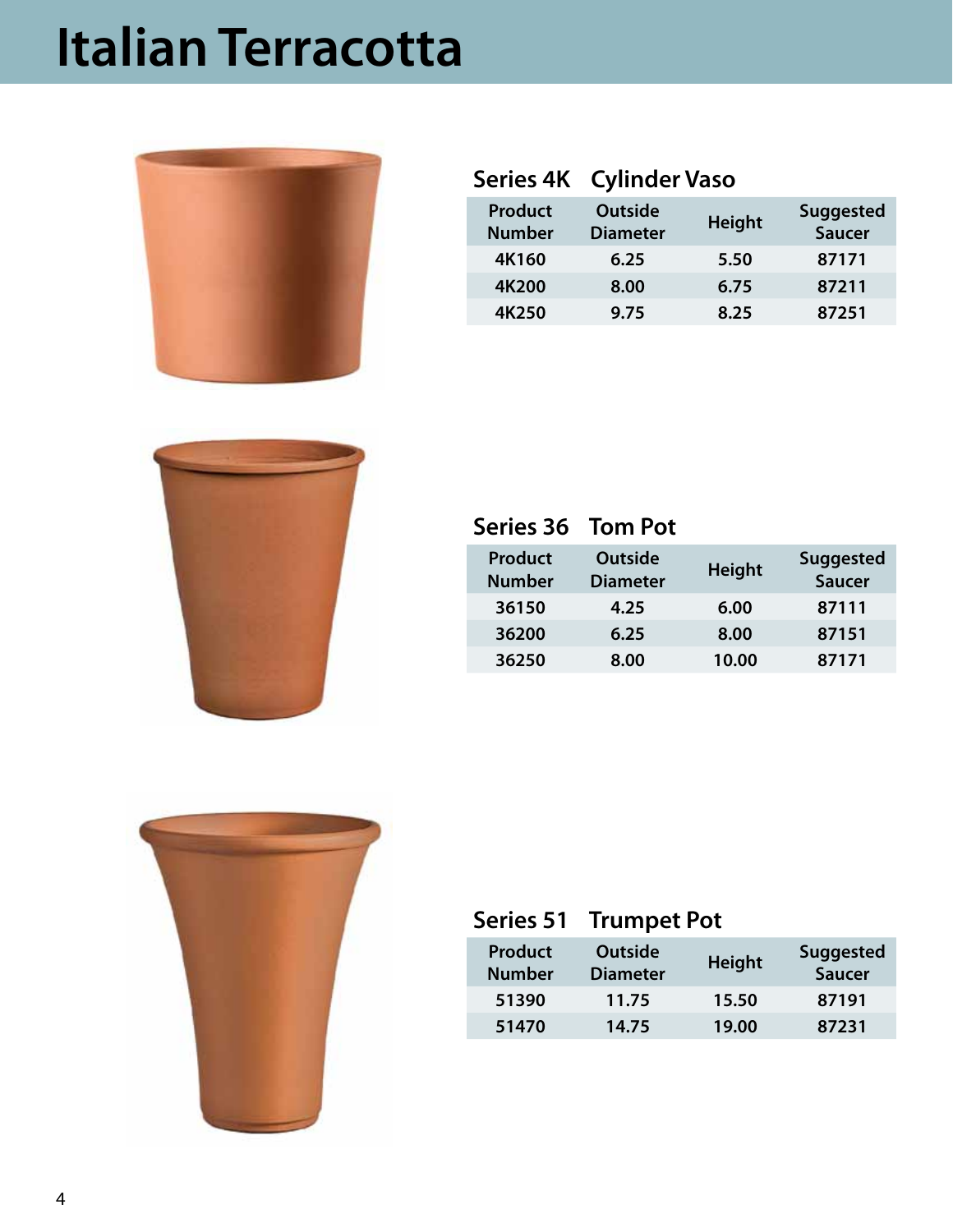

|                                 | <b>Series 15 Succulent Dish</b>   |               |                                   |
|---------------------------------|-----------------------------------|---------------|-----------------------------------|
| <b>Product</b><br><b>Number</b> | <b>Outside</b><br><b>Diameter</b> | <b>Height</b> | <b>Suggested</b><br><b>Saucer</b> |
| 15190                           | 7.50                              | 3.75          | 87211                             |

**Punch out drainage hole.**



#### **Series 23 Bulb Pan**

| <b>Product</b><br><b>Number</b> | <b>Outside</b><br><b>Diameter</b> | <b>Height</b> | <b>Suggested</b><br><b>Saucer</b> |
|---------------------------------|-----------------------------------|---------------|-----------------------------------|
| 23210                           | 8.25                              | 4.25          | 87211                             |
| 23270                           | 10.75                             | 5.50          | 87271                             |
| 23320                           | 13.00                             | 6.75          | 87311                             |
| 23370                           | 15.00                             | 7.00          | 87361                             |













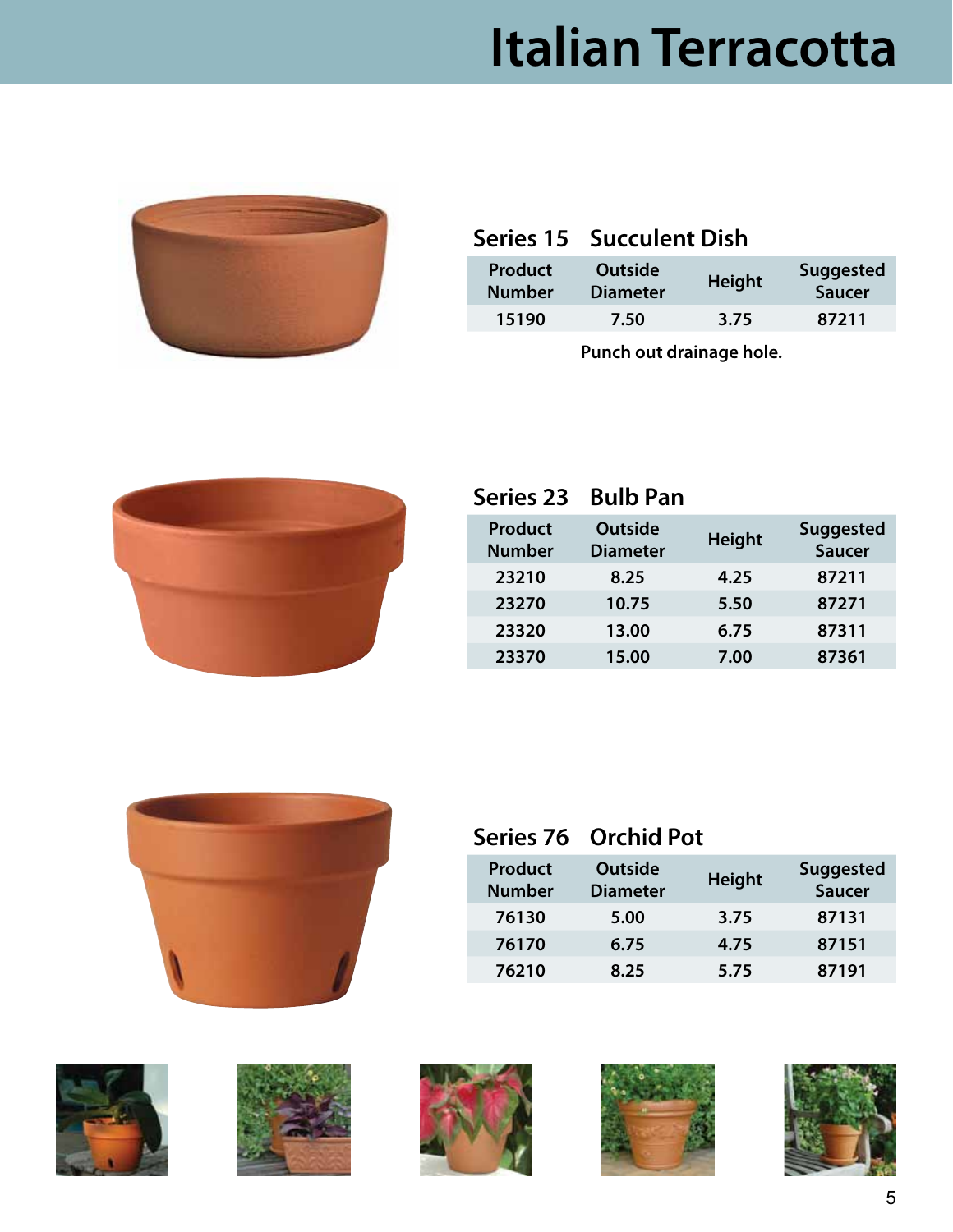

|                                 | Series 04 Campana Pot             |        |                                   |
|---------------------------------|-----------------------------------|--------|-----------------------------------|
| <b>Product</b><br><b>Number</b> | <b>Outside</b><br><b>Diameter</b> | Height | <b>Suggested</b><br><b>Saucer</b> |
| 04370                           | 14.50                             | 10.75  | 87251                             |
| 04440                           | 17.00                             | 12.00  | 87311                             |
| 04530                           | 20.50                             | 15.50  | 87361                             |



|                                 | Series 4G Cone Pot                |               |                                   |
|---------------------------------|-----------------------------------|---------------|-----------------------------------|
| <b>Product</b><br><b>Number</b> | <b>Outside</b><br><b>Diameter</b> | <b>Height</b> | <b>Suggested</b><br><b>Saucer</b> |
| 4G430                           | 17.00                             | 16.25         | 87361                             |
| 4G490                           | 19.25                             | 17.75         | 87411                             |
| 4G600                           | 23.50                             | 19.75         | 87461                             |
|                                 |                                   |               |                                   |



### **Series 13 Lipped Cylinder**

| <b>Product</b> | <b>Outside</b>  | <b>Height</b> | <b>Suggested</b> |
|----------------|-----------------|---------------|------------------|
| <b>Number</b>  | <b>Diameter</b> |               | <b>Saucer</b>    |
| 13680          | 27.00           | 20.00         | 87511            |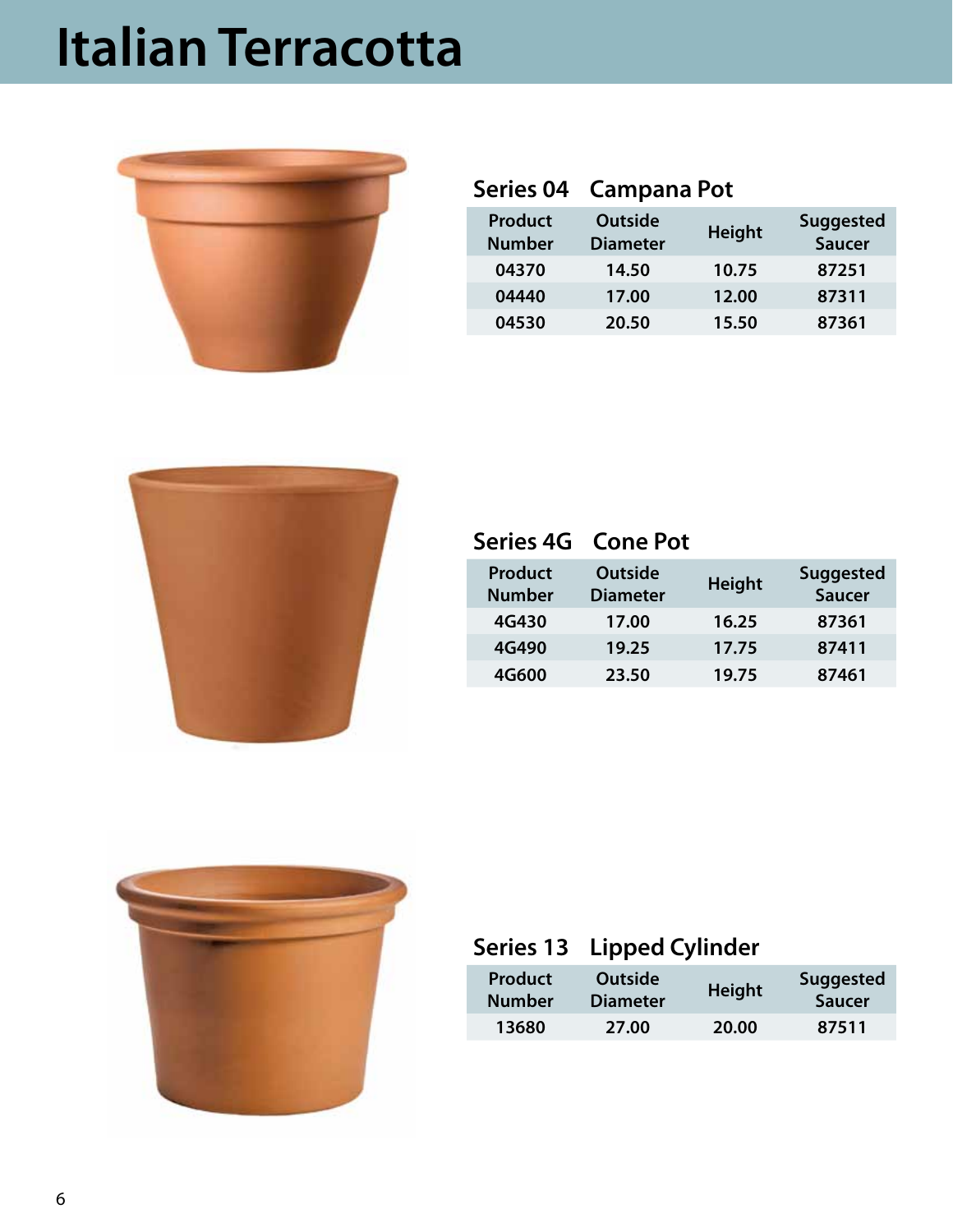

| Series 80                       | <b>Garland Pot</b>                |               |                                   |
|---------------------------------|-----------------------------------|---------------|-----------------------------------|
| <b>Product</b><br><b>Number</b> | <b>Outside</b><br><b>Diameter</b> | <b>Height</b> | <b>Suggested</b><br><b>Saucer</b> |
| 80400                           | 16.00                             | 14.00         | 87311                             |
| 80500                           | 20.00                             | 18.00         | 87411                             |
| 80600                           | 25.00                             | 20.50         | 87511                             |
| 80650                           | 26.25                             | 22.25         | 87511                             |



| <b>Series 31</b>                | <b>Rolled Rim Pot</b>             |               |                                   |  |
|---------------------------------|-----------------------------------|---------------|-----------------------------------|--|
| <b>Product</b><br><b>Number</b> | <b>Outside</b><br><b>Diameter</b> | <b>Height</b> | <b>Suggested</b><br><b>Saucer</b> |  |
| 31370                           | 14.50                             | 13.00         | 87271                             |  |
| 31420                           | 16.50                             | 15.25         | 87311                             |  |
| 31470                           | 18.50                             | 16.25         | 87361                             |  |
| 31520                           | 20.50                             | 17.75         | 87411                             |  |
| 31570                           | 22.75                             | 19.50         | 87461                             |  |
| 31620                           | 24.50                             | 21.00         | 87461                             |  |
| 31670                           | 27.75                             | 22.25         | 87511                             |  |
| 31770                           | 31.50                             | 24.75         | 87611                             |  |
| 31870                           | 35.50                             | 28.50         | N/A                               |  |
|                                 |                                   |               |                                   |  |









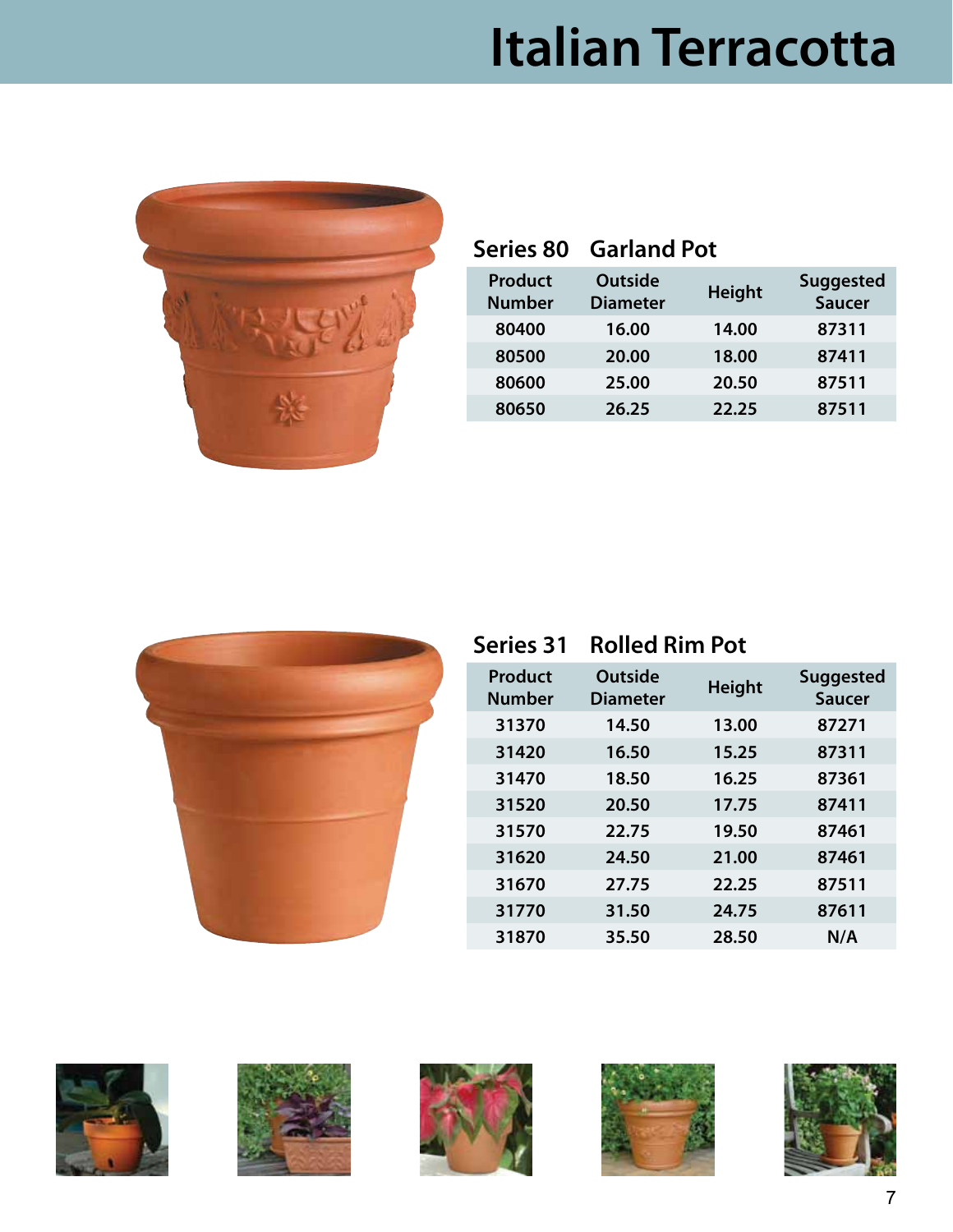

| <b>Product</b><br><b>Number</b> | Length<br>x Width | <b>Height</b> | <b>Suggested</b><br><b>Saucer</b> |
|---------------------------------|-------------------|---------------|-----------------------------------|
| <b>2C320</b>                    | 12.50 x 6.75      | 5.50          | N/A                               |
| 2C420                           | 16.50 x 7.00      | 6.75          | N/A                               |
| 2C520                           | 21.25 x 8.75      | 7.50          | N/A                               |

**Series 2C Smooth Window Box**



| Series 10                       | <b>Roman Window Box</b> |               |                                   |
|---------------------------------|-------------------------|---------------|-----------------------------------|
| <b>Product</b><br><b>Number</b> | Length<br>x Width       | <b>Height</b> | <b>Suggested</b><br><b>Saucer</b> |
| 10320                           | 13.00 x 6.75            | 5.75          | N/A                               |
| 10420                           | 17.00 x 7.50            | 6.75          | N/A                               |
| 10520                           | 21.25 x 8.75            | 7.50          | N/A                               |



|  |  | Series 49 Sienna Window Box |
|--|--|-----------------------------|
|--|--|-----------------------------|

| <b>Product</b> | Length        | Height | <b>Suggested</b> |
|----------------|---------------|--------|------------------|
| <b>Number</b>  | x Width       |        | <b>Saucer</b>    |
| 49620          | 25.25 x 12.50 | 10.75  | N/A              |



| Series 33                       | <b>Ribbed Planter Box</b> |               |                                   |
|---------------------------------|---------------------------|---------------|-----------------------------------|
| <b>Product</b><br><b>Number</b> | Length<br>x Width         | <b>Height</b> | <b>Suggested</b><br><b>Saucer</b> |
| 33720                           | 29x13                     | 12.25         | N/A                               |
| 33820                           | $34 \times 15$            | 13.75         | N/A                               |
| 33990                           | $39 \times 17$            | 15.75         | N/A                               |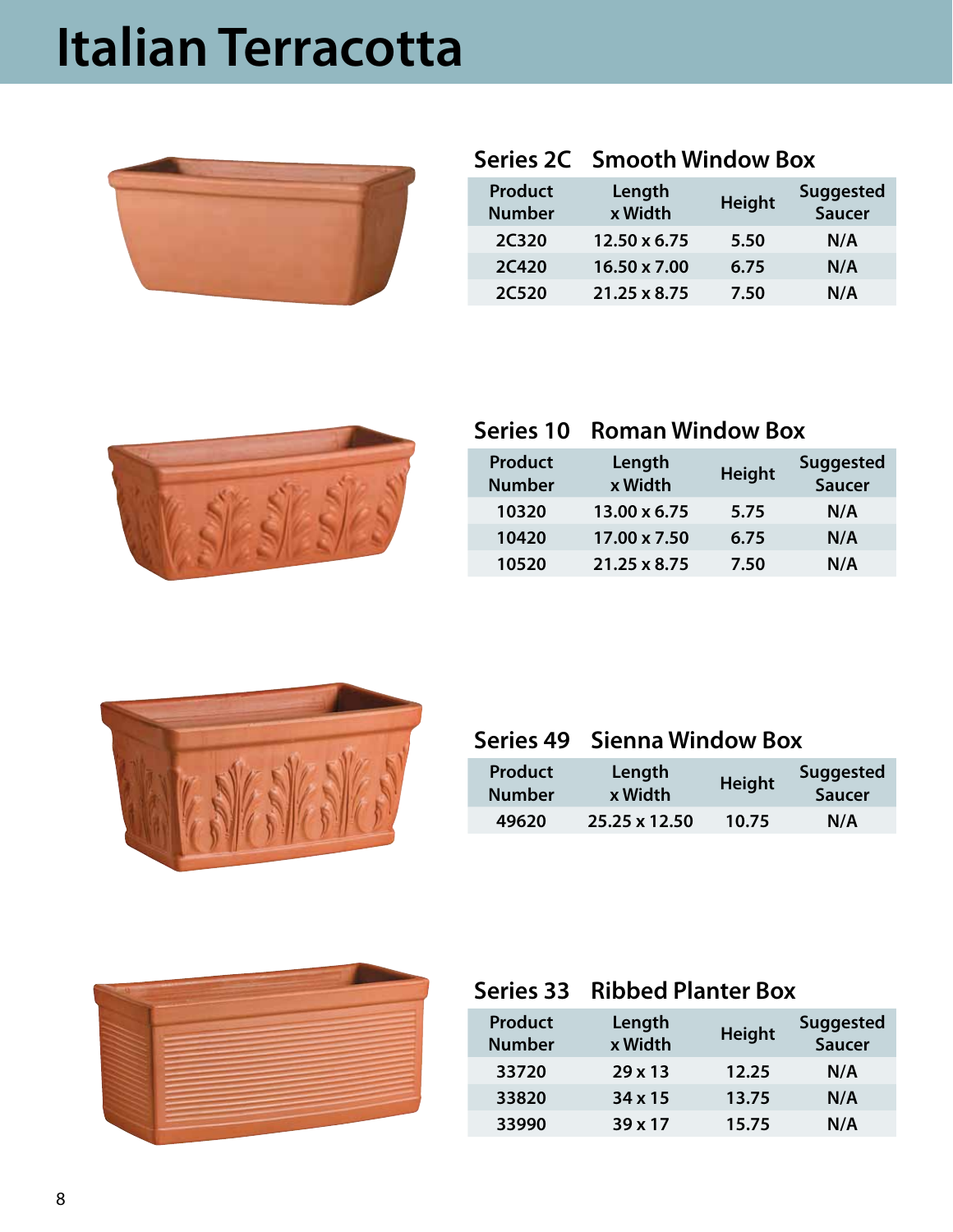

|                                 | Series 1Z Smooth Bowl             |               |                                   |
|---------------------------------|-----------------------------------|---------------|-----------------------------------|
| <b>Product</b><br><b>Number</b> | <b>Outside</b><br><b>Diameter</b> | <b>Height</b> | <b>Suggested</b><br><b>Saucer</b> |
| 1Z230                           | 9.00                              | 4.50          | 87191                             |
| 1Z270                           | 10.50                             | 5.00          | 87231                             |
| 1Z320                           | 12.50                             | 5.50          | 87271                             |



| Series 06                       | <b>Low Bowl</b>                   |               |                                   |
|---------------------------------|-----------------------------------|---------------|-----------------------------------|
| <b>Product</b><br><b>Number</b> | <b>Outside</b><br><b>Diameter</b> | <b>Height</b> | <b>Suggested</b><br><b>Saucer</b> |
| 06360                           | 14.50                             | 5.50          | 87271                             |
| 06410                           | 16.50                             | 5.75          | 87291                             |
| 06510                           | 20.75                             | 7.00          | 87411                             |
| 06610                           | 24.75                             | 8.25          | 87461                             |
| 06710                           | 28.75                             | 9.00          | 87511                             |
| 06810                           | 32.00                             | 11.50         | 87511                             |
| 06990                           | 39.50                             | 13.50         | 87611                             |
|                                 |                                   |               |                                   |



|                                 | <b>Series 27 Low Rolled Rim Pot</b> |               |                                   |
|---------------------------------|-------------------------------------|---------------|-----------------------------------|
| <b>Product</b><br><b>Number</b> | <b>Outside</b><br><b>Diameter</b>   | <b>Height</b> | <b>Suggested</b><br><b>Saucer</b> |
| 27450                           | 18.25                               | 9.50          | 87411                             |
| 27560                           | 22.75                               | 11.50         | 87511                             |
| 27660                           | 27.00                               | 13.50         | 87611                             |









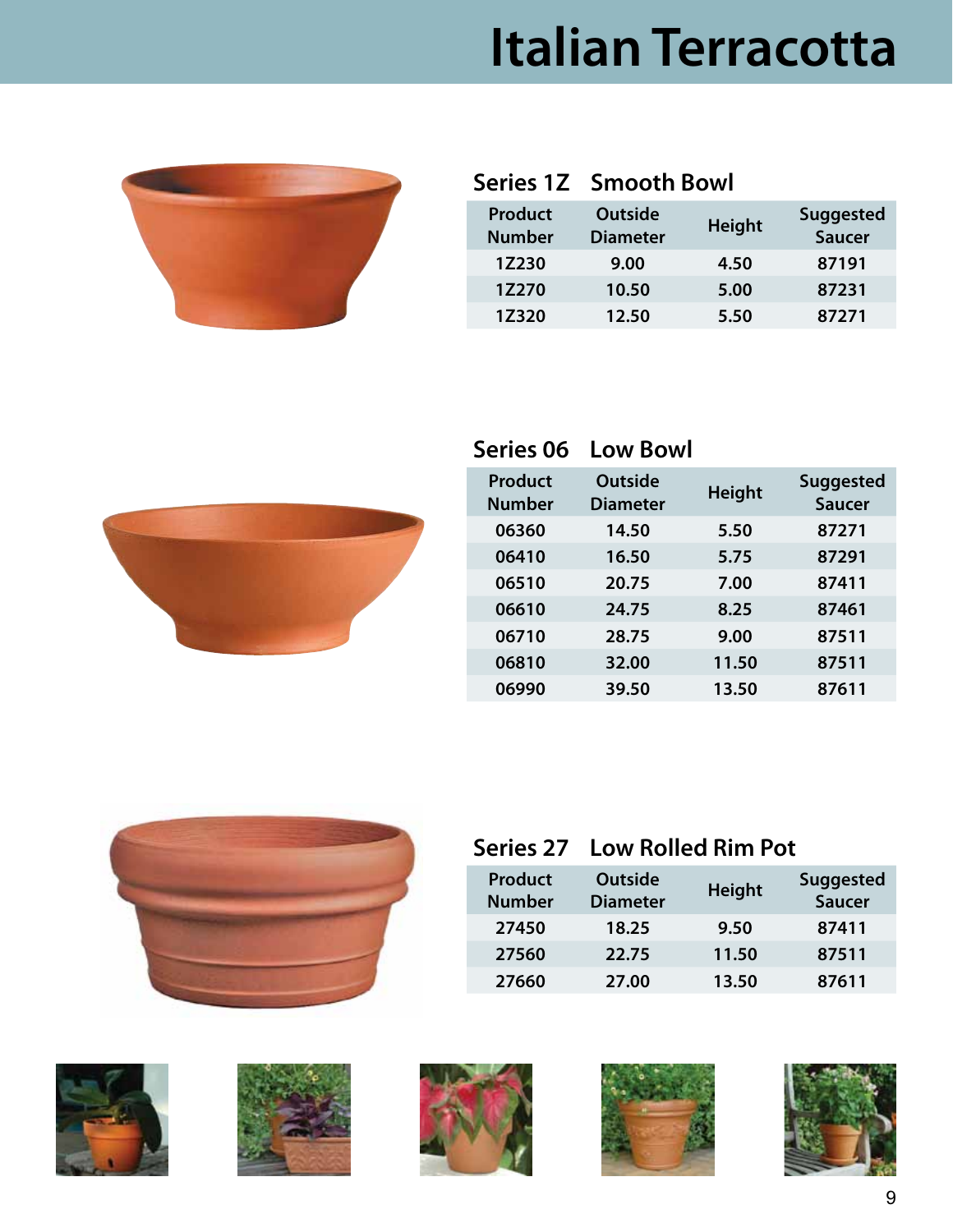

| Series 87                       | Saucer                            |               |                           |
|---------------------------------|-----------------------------------|---------------|---------------------------|
| <b>Product</b><br><b>Number</b> | <b>Outside</b><br><b>Diameter</b> | <b>Height</b> | <b>Bundle</b><br>Quantity |
| 87111                           | 4.25                              | .75           | 24                        |
| 87131                           | 5.25                              | .90           | 36                        |
| 87151                           | 6.25                              | 1.00          | 24                        |
| 87171                           | 6.75                              | 1.00          | 24                        |
| 87191                           | 7.50                              | 1.00          | 24                        |
| 87211                           | 8.25                              | 1.25          | 24                        |
| 87231                           | 9.25                              | 1.25          | 16                        |
| 87251                           | 9.75                              | 1.25          | 12                        |
| 87271                           | 10.75                             | 1.50          | 12                        |
| 87291                           | 11.50                             | 1.50          | 9                         |
| 87311                           | 12.25                             | 1.50          | 8                         |
| 87361                           | 14.25                             | 1.75          | 6                         |
| 87411                           | 16.00                             | 2.00          | 4                         |
| 87461                           | 18.50                             | 2.00          | 3                         |
| 87511                           | 21.00                             | 2.25          | 3                         |
| 87611                           | 25.00                             | 3.00          | $\overline{2}$            |
|                                 |                                   |               |                           |





#### **Pot Feet**

| <b>Product</b><br><b>Number</b> | Length | <b>Height</b> | Case<br>Quantity |
|---------------------------------|--------|---------------|------------------|
| 56C40                           | 3.25   | 1.5           | 48               |
| 56D40                           | 3.25   | 2.0           | 27               |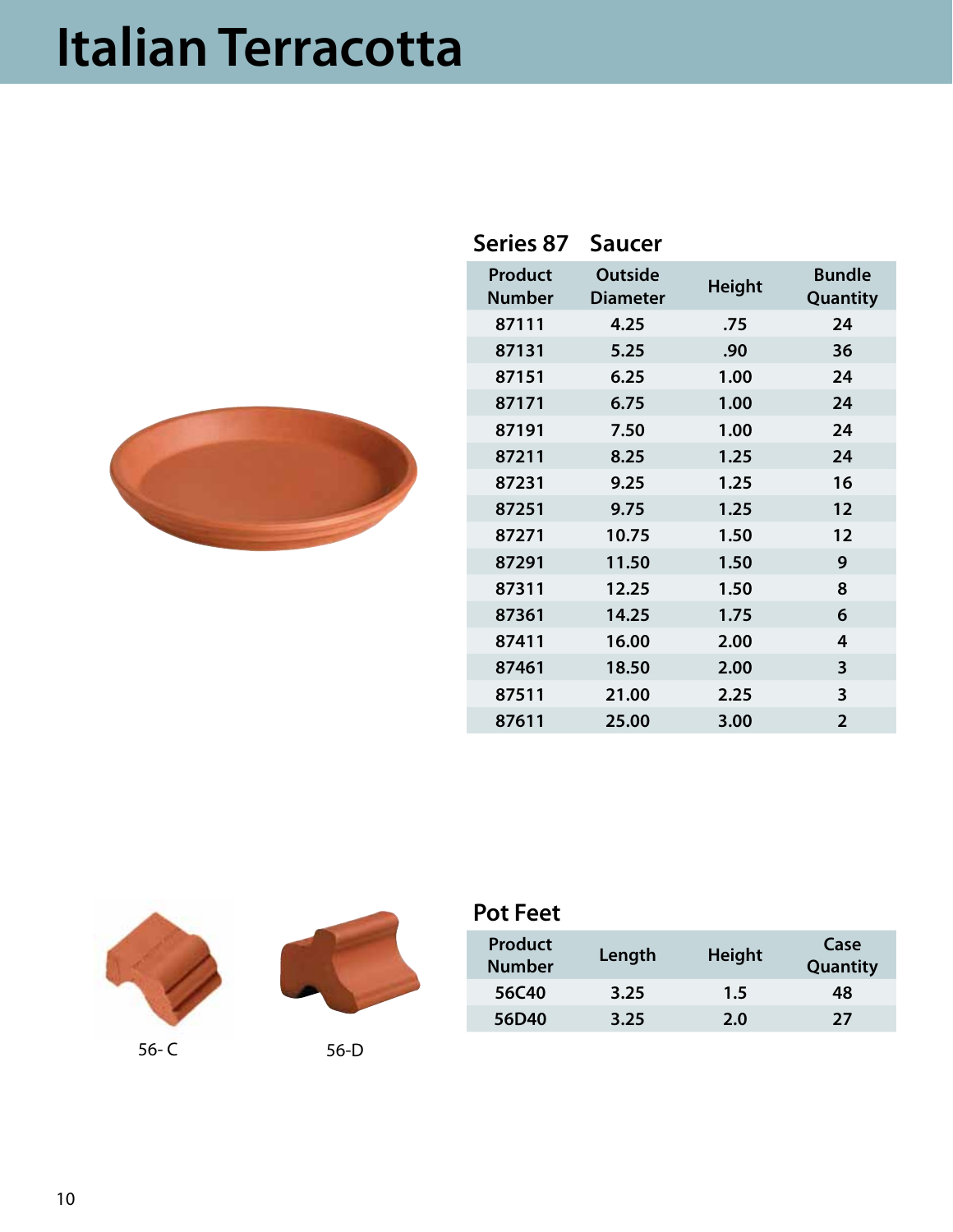### **Terms and Conditions**

**Pricing:** All prices are FOB our warehouse in Fort Lauderdale, Florida. Prices are subject to change with out notice.

**Payment Terms:** Payment may be made by cash, check or credit card (Visa, Mastercard or American Express). First orders require prepayment or COD. Credit terms may be available on approved credit applications.

**Order Size:** Minimum order for all orders shipped by common carrier is \$500. No minimums apply to wholesale orders picked up at our warehouse. Minimum order sizes vary on local deliveries, please inquire.

#### **Delivery:**

**Local Delivery**: We generally deliver on our own trucks within South Florida. Every effort is made to accommodate our customer's delivery request however our delivery schedules are adjusted to accommodate efficient delivery of multiple orders for the same area. Local delivery charges vary based upon distance and order size. Please inquire for current delivery area and rates at time of order. We do not provide placement or installation services.

**Non - Local Delivery:** Orders for locations beyond South Florida are shipped via common carrier. Shipping charges for non-local deliveries is freight collect unless otherwise agreed. We will ship using the trucking company of your choice or choose the best and most economical carrier for your location based upon our discretion. Common carriers will generally move the freight to the rear of the truck but it is the customer's responsibility to make arrangements for unloading. Additional charges generally apply if you require the freight company to unload or move the goods into your business. Residential (home business) deliveries will incur additional charges. Charges for special services such as lift gate, inside delivery, storage, re delivery, etc. are the responsibility of the customer.

**Packaging:** Our pottery is palletized and packed by experienced packers. We use cardboard, foam, shrink wrap and strapping to protect your order before it leaves our warehouse to ensure that your order reaches you in the best possible condition.

**Claims:** Claims for damages must be made immediately after receipt of the merchandise. Do not sign the delivery receipt until you have completed a visual inspection of the palletized merchandise. Please remove the outer packing and visually inspect the merchandise in the presence of the delivering driver. Record any signs of damage on the delivery receipt at this time. **Failure to note the damages at time of receipt will result in a denial of your claim.**

**Returns and Cancellation of Order:** Merchandise may not be returned or refused without prior authorization. Orders may not be canceled after they have been shipped. Customers returning, refusing or canceling orders will incur a 20% restocking fee and related freight charges.